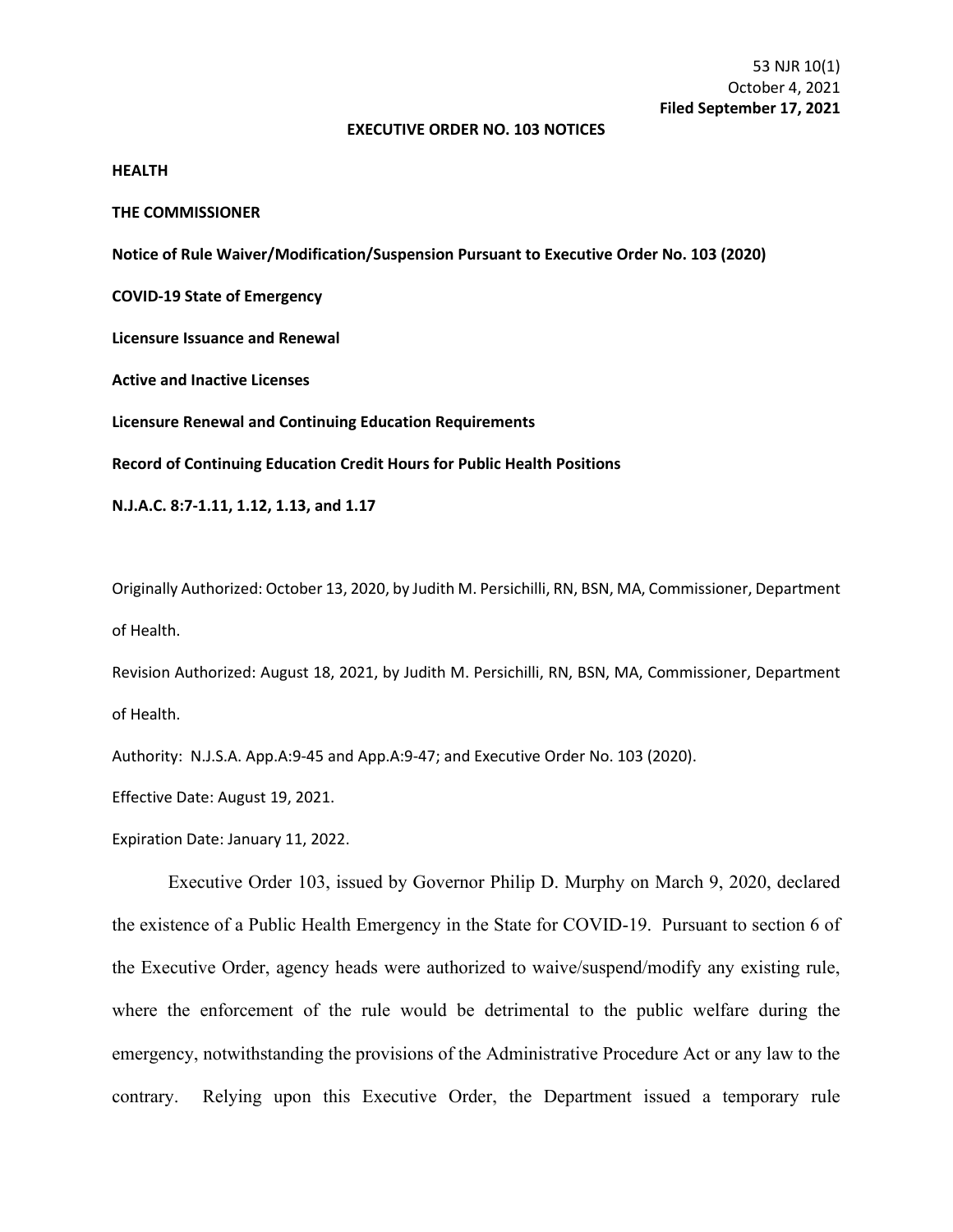modification/waiver on October 13, 2020 for the continuing education requirements for active health officer and registered environmental health specialist (REHS) licenses set out at N.J.A.C. 8:7-1.11, N.J.A.C. 8:7-1.12, N.J.A.C. 8:7-1.13, and N.J.A.C. 8:7-1.17. On June 4, 2021, Governor Murphy signed P.L. 2021, c. 103 and Executive Order No. 244, which among other things, resulted in the termination of the Public Health Emergency declared in Executive Order No. 103. Nonetheless, Section 3 of P.L. 2021, c.103 provides that any administrative orders, directives, or waivers that relied upon the existence of the Public Health Emergency may be continued or modified by agency heads until January 11, 2022, unless explicitly revoked before that date. Pursuant to that authority, and with the approval of the Governor and in consultation with the State Director of Emergency Management, the Commissioner of the Department of Health is continuing and modifying the rule waiver issued on October 13, 2020 for health officers and REHSs as follows:

COVID-19 is an infectious, and at times fatal, respiratory disease caused by the SARS-CoV-2 virus. A coordinated, rapid response to suspected or confirmed COVID-19 cases in New Jersey and the implementation of appropriate measures to mitigate person-to-person spread of COVID-19 are critical. Public health professionals licensed in New Jersey, including health officers and REHSs, serve in leadership roles to combat the COVID-19 pandemic's unprecedented and evolving impact on New Jersey. Specifically, public health professionals, including health officers and REHSs licensed by NJDOH, are charged with investigating COVID-19 cases, tracing contacts, coordinating necessary support for proper isolation and quarantine of individuals diagnosed with or suspected of having COVID-19, leading COVID-19 outbreak investigations, supporting COVID-19 testing sites, and coordinating jurisdictional recovery efforts, among other duties. To provide for the delivery of essential public health services amid the dynamic response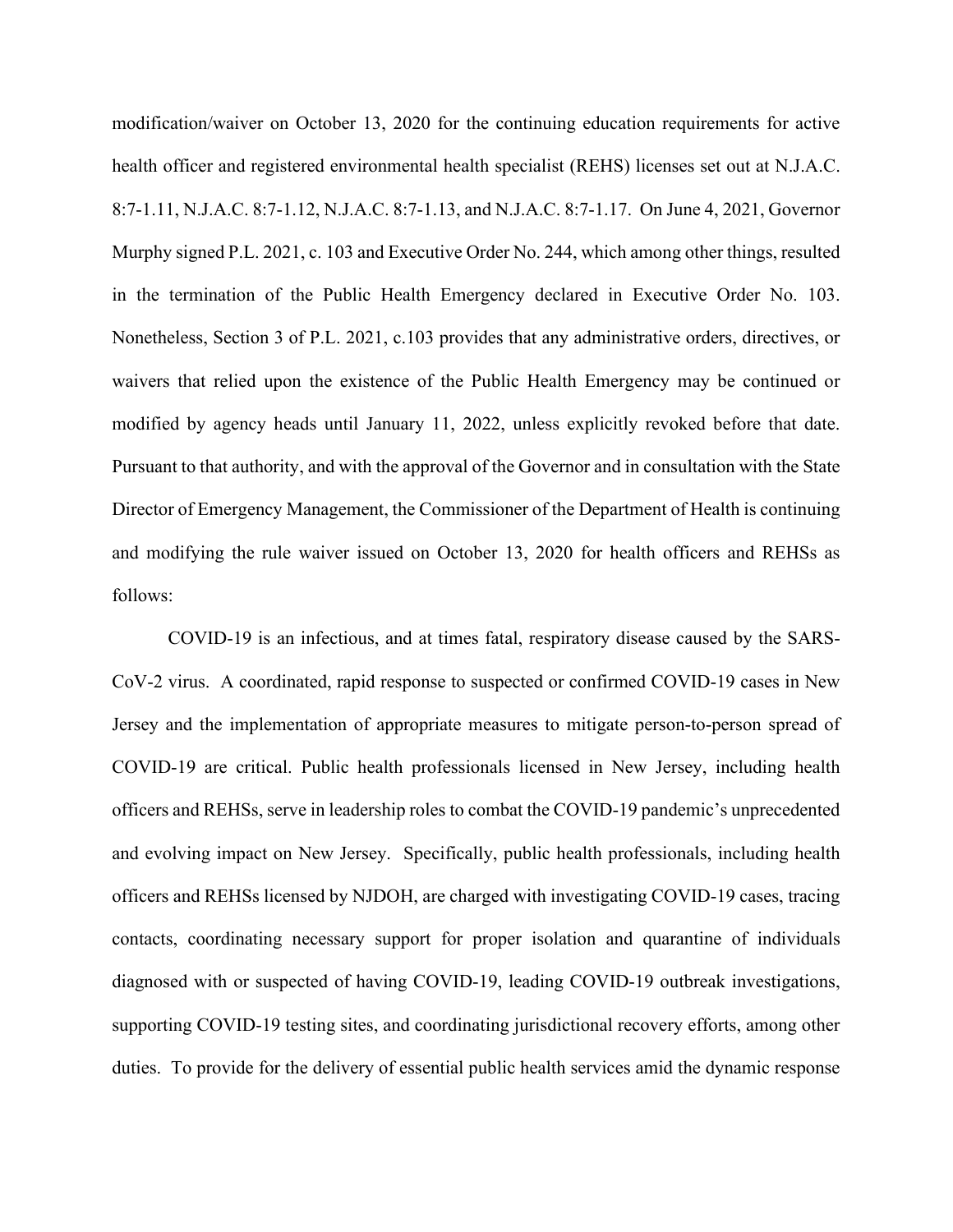to COVID-19, sustaining an experienced public health professional workforce of health officers and REHSs is needed.

Under N.J.A.C. 8:7-1.11(b)-(c), N.J.A.C. 8:7-1.12(a)(1), N.J.A.C. 8:7-1.13(a)-(c), and N.J.A.C. 8:7-1.17(b)-(c), active licensed health officers or REHSs who wish to renew their licenses in their respective public health positions must annually obtain 15 contact hours of approved continuing education (CE) and submit verification of the CE contact hours with their annual license renewal application.

On October 13, 2020, due to the pressing demands caused by the public health emergency, the Department of Health issued a waiver of the CE requirements for current active health officers and REHSs who were renewing their licenses as active for the 2021 licensing period. The Department reasoned that such a waiver would not only provide active licensed health officers and REHSs a reprieve from the CE obligation so they may focus on the public response to COVID-19 in New Jersey, but would also ensure that the State maintained a sufficient number of active licensed health officers and REHSs to carry out essential public health services and respond to the public health emergency.

Due to the continuing demands caused by the COVID-19 pandemic, the Department has determined that an extension of the CE rule waiver is necessary and appropriate for actively licensed health officers and REHS. Accordingly, the Department will continue to waive the CE requirement as follows for active licensees for the 2022 licensing period.

Pursuant to this revised rule waiver/continuation, individuals with an active health officer or REHS license in good standing for the 2021 licensing period may renew their respective license for the 2022 licensing period without completing the required 15 contact hours of CE credits or providing evidence of same if they satisfy all other requirements for licensure renewal set forth in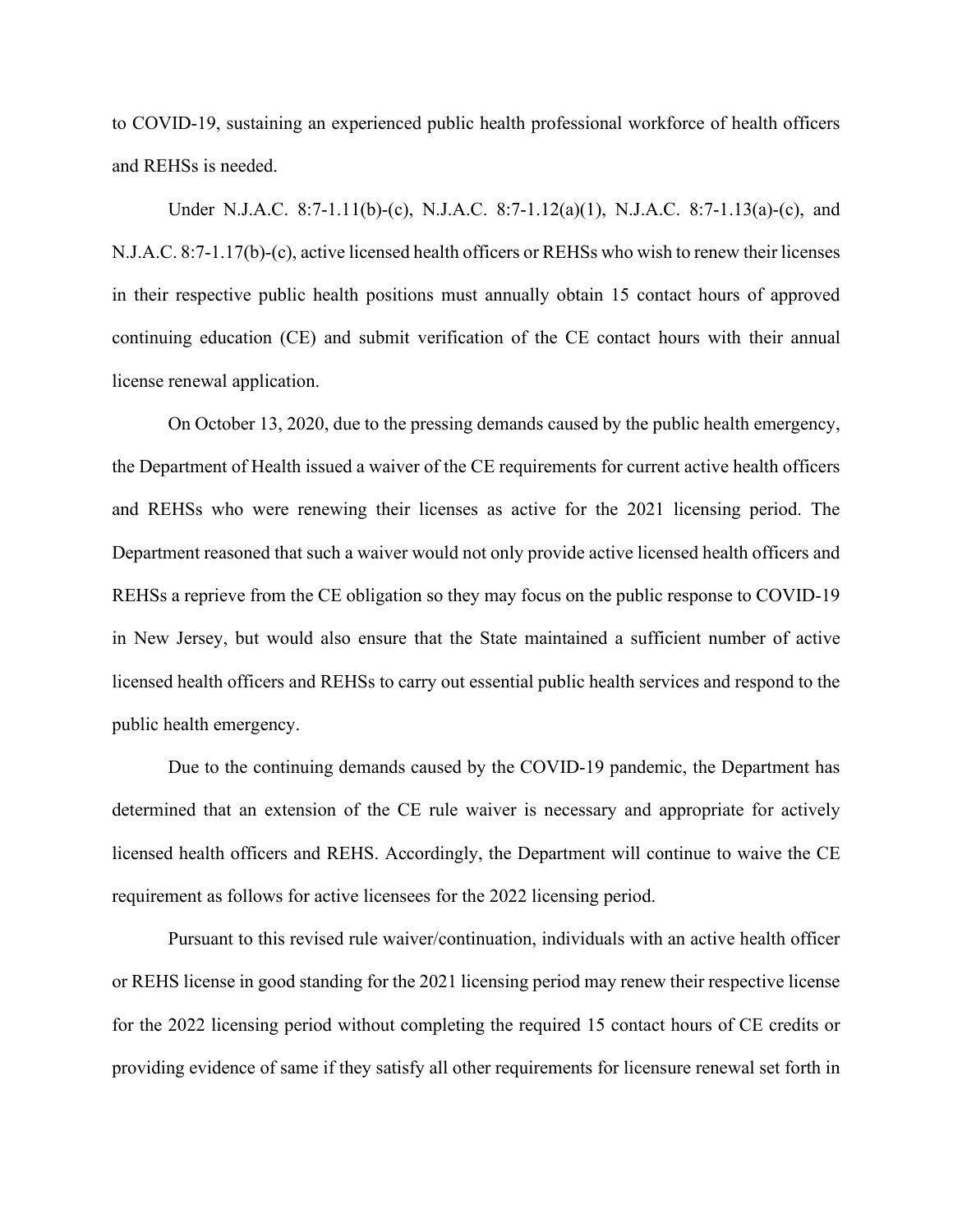N.J.A.C. 8:7 et seq. Licensees will still be responsible for satisfying all other requirements to renew their licenses, including payment of the \$50 renewal fee, pursuant to N.J.A.C. 8:7-1.11(b).

Active health officer and REHS licensees may still complete CE contact hours if they wish. Active licensees who complete CEs during the 2021 licensing period may carry over up to five excess CE contact hours consistent with N.J.A.C. 8:7-1.13(b).

Upon successfully submitting a complete and accurate renewal application, and payment of the renewal fee, the Department will electronically issue the applicant an active health officer or REHS license (as applicable) for the 2022 licensing period.

This revised temporary waiver/modification shall be effective until January 11, 2022.

**Full text** of the proposed modifications follows (additions indicated in boldface **thus**; deletions indicated in brackets [thus]):

SUBCHAPTER 1. GENERAL PROVISIONS

8:7-1.11 License issuance, renewal, and fees for licenses

 $(a)-(i)$  (No change.)

**(k) Notwithstanding (b) and (c) above, until January 11, 2022, individuals with an active health officer or registered environmental health specialist license in good standing for the 2021 licensing period may renew their respective license for the 2022 licensing period without completing the required 15 contact hours of continuing education or providing evidence of same if they satisfy all other requirements for licensure renewal set forth in this chapter, including payment of the \$50.00 renewal fee, pursuant to (b) above.**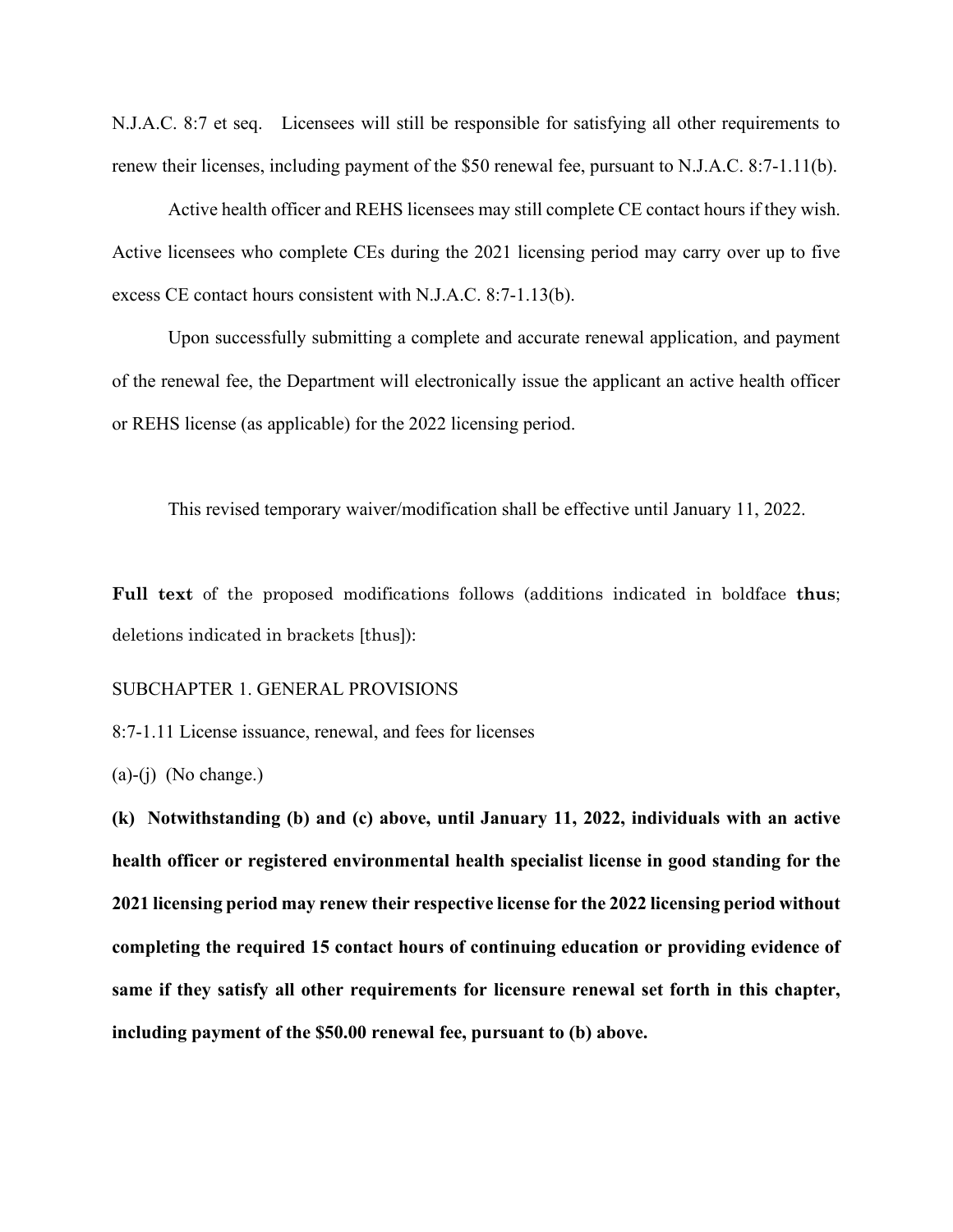8:7-1.12 Active and inactive licenses

(a)-(d) (No change.)

**(e) Notwithstanding the provisions at (a) above, until January 11, 2022, individuals with an active health officer or registered environmental health specialist license in good standing for the 2021 licensing period may renew their respective license for the 2022 licensing period without completing the required 15 contact hours of continuing education or providing evidence of same if they satisfy all other requirements for licensure renewal set forth in this chapter, including payment of the \$50.00 renewal fee, pursuant to N.J.A.C. 8:7-1.11(b).**

8:7-1.13 License renewal and continuing education requirements

 $(a)-(g)$  (No change.)

**(h) Notwithstanding the provisions at (a), (c), and (d) above, until January 11, 2022, individuals with an active health officer or registered environmental health specialist license in good standing for the 2021 licensing period may renew their respective license for the 2022 licensing period without completing the required 15 contact hours of continuing education or providing evidence of same if they satisfy all other requirements for licensure renewal set forth in this chapter, including payment of the \$50.00 renewal fee, pursuant to N.J.A.C. 8:7- 1.11(b).**

**1. Licensees who complete continuing education contact hours pursuant to N.J.A.C. 8:7-1.12(a)1 during the 2021 licensing cycle may carry over up to five excess contact hours of continuing education to the 2022 licensing cycle consistent with (b) above.**

8:7-1.17 Record of continuing education contact hours